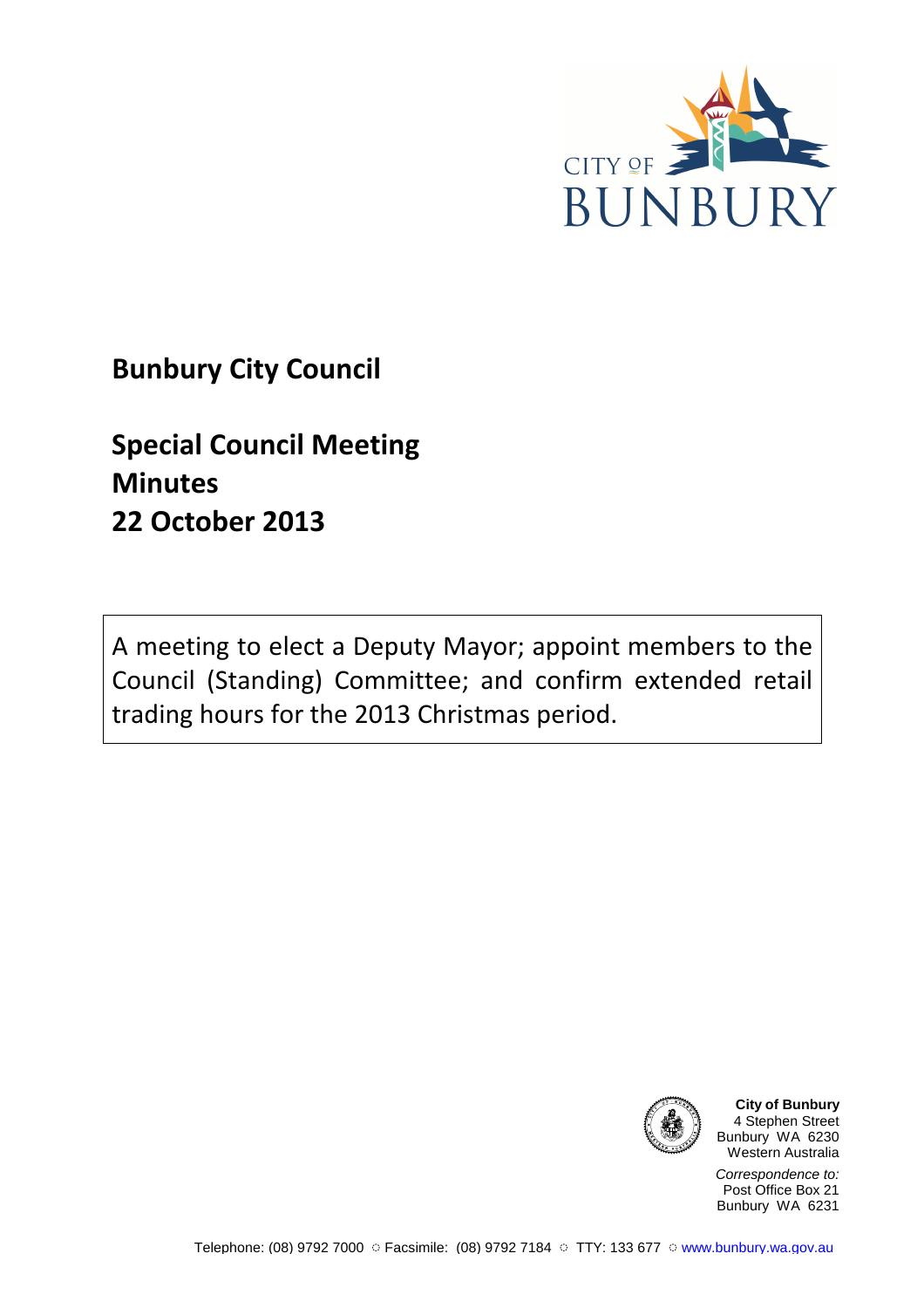## Table of Contents

| Item No | <b>Subject</b>                                                          | Page |
|---------|-------------------------------------------------------------------------|------|
|         |                                                                         |      |
| 1.      |                                                                         |      |
| 2.      |                                                                         |      |
| 3.      |                                                                         |      |
| 4.      |                                                                         |      |
| 4.1     |                                                                         |      |
| 4.2     | Reappoint Council (Standing) Committee and Appoint Committee Members. 6 |      |
| 4.3     |                                                                         |      |
| 5.      |                                                                         |      |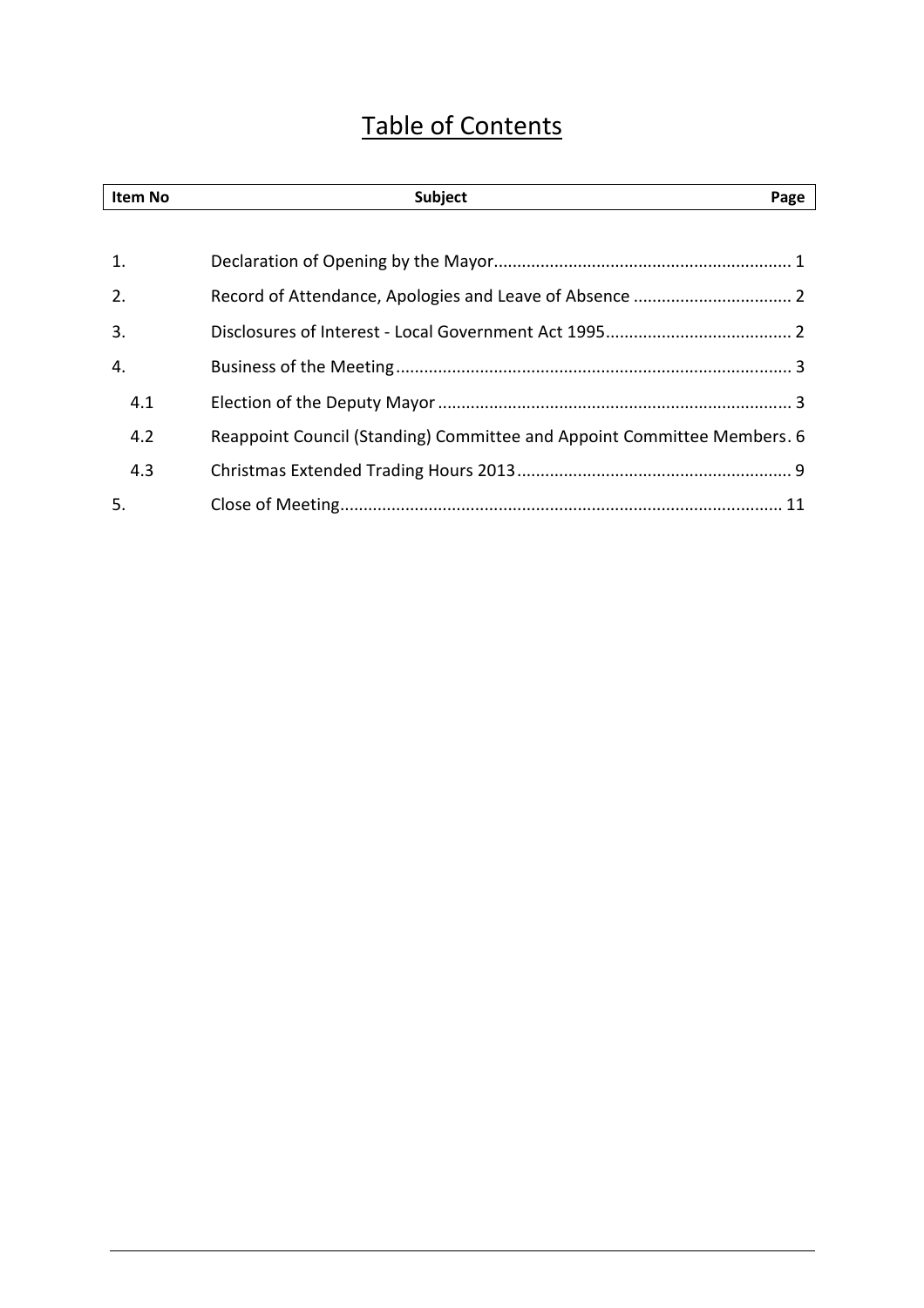

## **Bunbury City Council Special Council Meeting Minutes**

Minutes of a Special Meeting of the Bunbury City Council held in the Council Chambers, City of Bunbury Administration Building, 4 Stephen Street Bunbury on Tuesday 22 October 2013.

## **Minutes**

**22 October 2013**

**NOTE: Any recommendations contained in this document are not final and are subject to adoption, amendment or otherwise at the next ordinary meeting of the Council.** 

Note: Swearing-in Ceremony

Prior to the meeting the Chief Executive Officer presided at the swearing-in of the newly elected Mayor, Mr Gary Brennan. The Mayor presided at the swearing-in of the newly elected Councillors and the returning Councillors: Cr Wendy Giles, Cr Jaysen Miguel, Cr James Hayward, Cr Betty McCleary, Cr Michelle Steck, Cr Karen Steele and Cr Judy Jones.

## **1. Declaration of Opening by the Mayor**

The Special Council meeting was declared open at 6.15pm by the Mayor, Mr G Brennan.

The Mayor sent his deepest thoughts and sympathies to Snookie Manea and family on the passing of Dr Ern Manea.

The Mayor stated that the City of Bunbury has spoken in terms of wanting change and he will be meeting with the Councillors individually to ascertain where they see the future of Bunbury is going. The Councillors will work together as a team to achieve this. There will be changes and he will be meeting with the CEO and the Directors to give details of what those changes will be.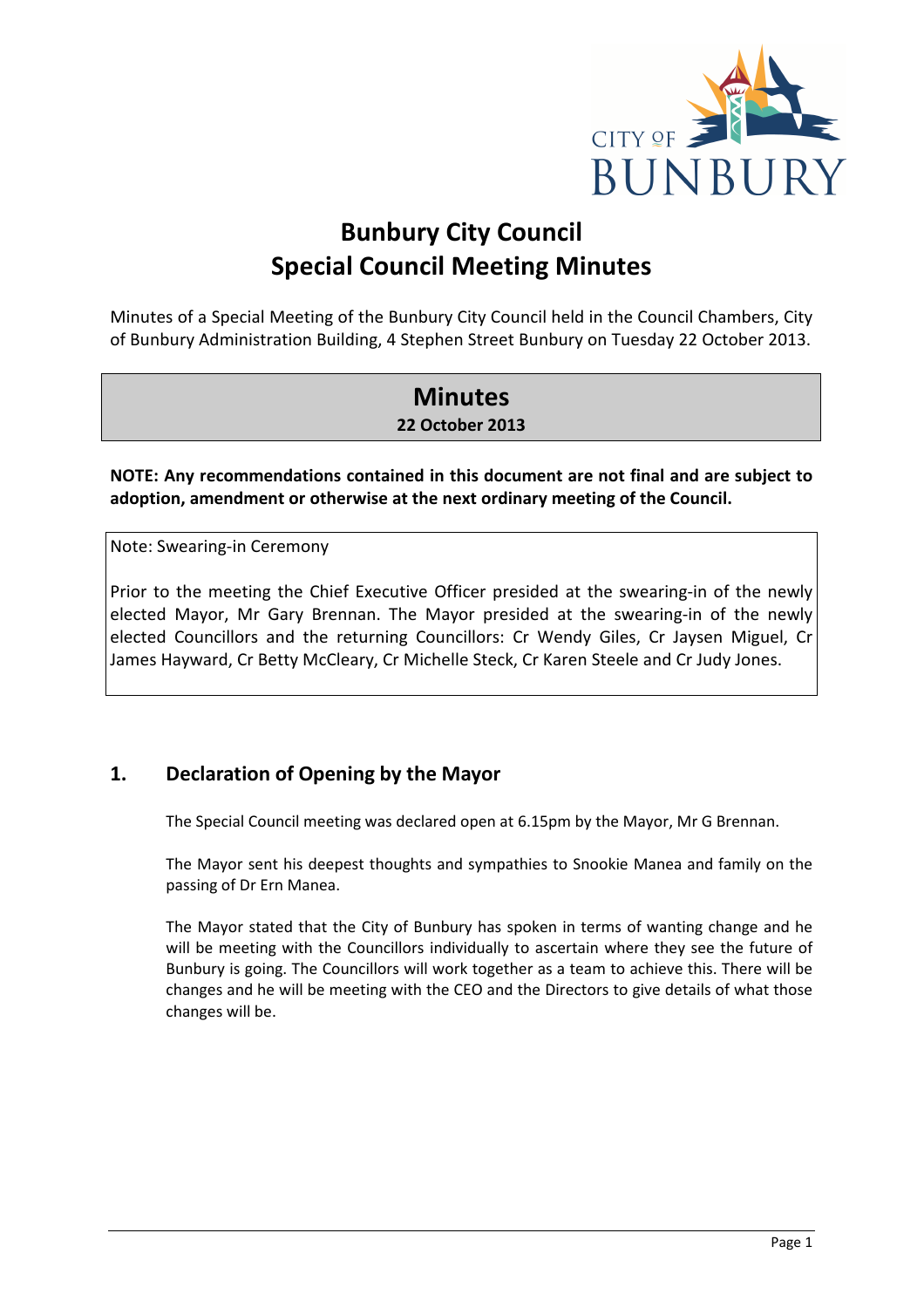## **2. Record of Attendance, Apologies and Leave of Absence**

Present:

| <b>Council Members:</b>                        |                                 |  |  |  |
|------------------------------------------------|---------------------------------|--|--|--|
| <b>Presiding Member</b>                        | Mayor G Brennan                 |  |  |  |
| <b>Members</b>                                 | Cr M Cook                       |  |  |  |
|                                                | Cr W Giles                      |  |  |  |
|                                                | Cr J Hayward                    |  |  |  |
|                                                | Cr J Jones                      |  |  |  |
|                                                | Cr B Kelly (Deputy Mayor Elect) |  |  |  |
|                                                | Cr B McCleary                   |  |  |  |
|                                                | Cr N McNeill                    |  |  |  |
|                                                | Cr J Miguel                     |  |  |  |
|                                                | Cr S Morris                     |  |  |  |
|                                                | Cr D Prosser                    |  |  |  |
|                                                | Cr M Steck                      |  |  |  |
|                                                | Cr K Steele                     |  |  |  |
| <b>Executive Leadership Team (Non-Voting):</b> |                                 |  |  |  |
| <b>Chief Executive Officer</b>                 | Mr A Brien                      |  |  |  |
| <b>Director Community Development</b>          | Ms S Addison-Brown              |  |  |  |
| <b>Director Corporate Services</b>             | Mr W Wright                     |  |  |  |
| Director Planning and Development Services     | Mr B Karaszkewych               |  |  |  |
| <b>Director Works and Services</b>             | Mr P Harris                     |  |  |  |
| <b>Council Officers (Non-Voting):</b>          |                                 |  |  |  |
| Manager Corporate Performance                  | Mr G Golinski                   |  |  |  |
| <b>Administration Officer Corporate</b>        | Ms N Hribar                     |  |  |  |
| <b>Others (Non-Voting):</b>                    |                                 |  |  |  |
| Members of the Public                          | 30 approximately                |  |  |  |
| <b>Members of the Press</b>                    | $\overline{2}$                  |  |  |  |

## **3. Disclosures of Interest - Local Government Act 1995**

Members should fill in *Disclosure of Interest* forms for items in which they have a financial, proximity or impartiality interest and forward these to the Mayor before the meeting commences.

There were no disclosures made.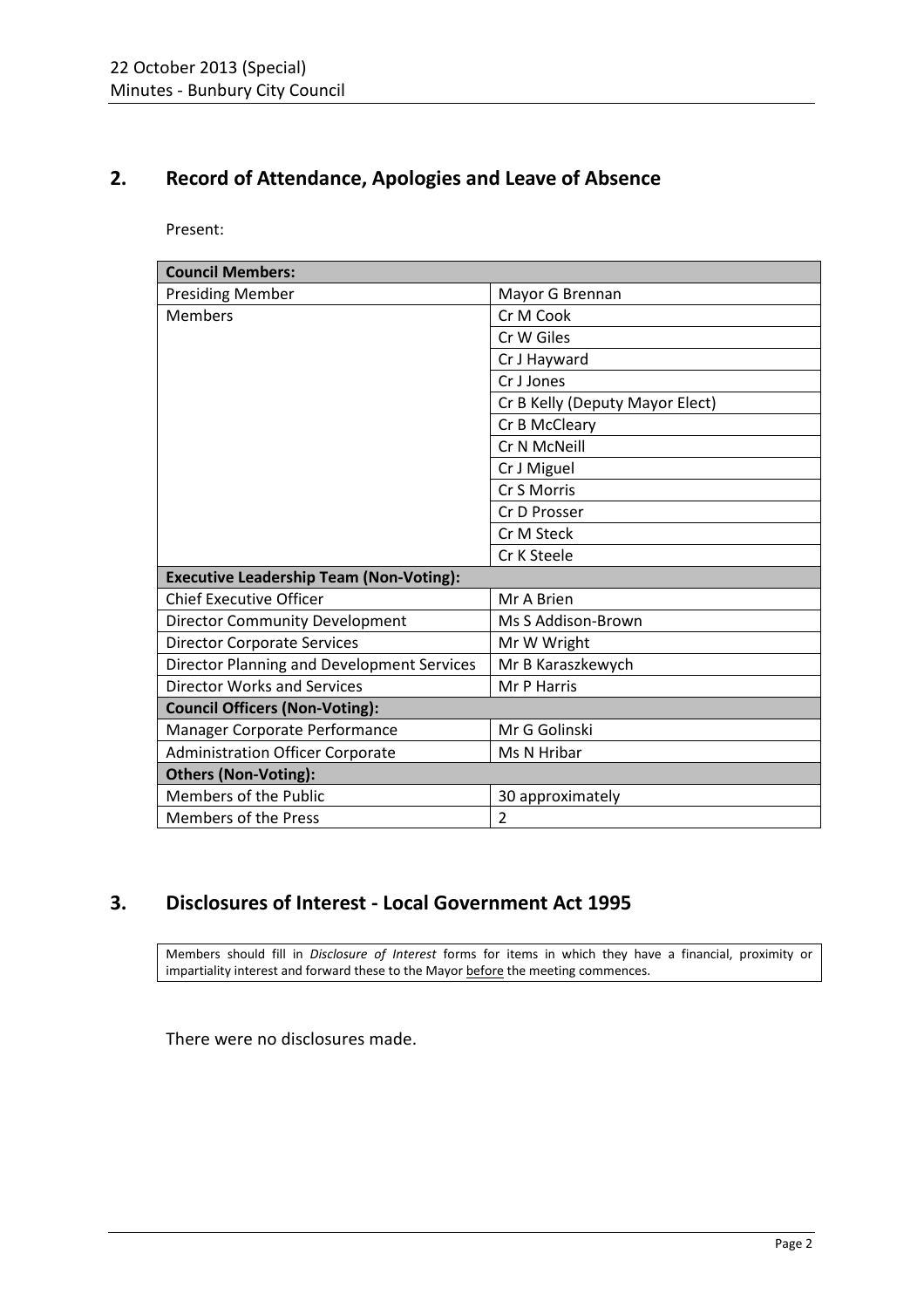## **4. Business of the Meeting**

The purpose of the meeting is to:

- 1. Elect a Deputy Mayor;
- 2. Appoint members to the Council (Standing) Committee; and
- 3. Confirm extended retail trading hours for the 2013 Christmas period.

### **4.1 Election of the Deputy Mayor**

| Applicant/Proponent   Internal Report |                                              |
|---------------------------------------|----------------------------------------------|
|                                       |                                              |
| <b>Author:</b>                        | Greg Golinski, Manager Corporate Performance |
| Executive:                            | Andrew Brien, Chief Executive Officer        |
| <b>Attachments:</b>                   | Nil                                          |

Pursuant to clause 7 of Division 2 of Schedule 2.3 of the *Local Government Act 1995*, the Council is required to appoint a Deputy Mayor at its first meeting following an election day.

Accordingly, the Mayor will call for Councillors to nominate as candidates at the meeting. All Councillors, including newly elected Councillors, are eligible to nominate.

The roles and responsibilities of the Deputy Mayor are outlined in the *Local Government Act 1995*:

#### *2.9 Role of the deputy mayor or deputy president*

*The deputy mayor or deputy president performs the functions of the mayor or president when authorised to do so under section 5.34.* 

Section 5.34 states:

#### *5.34. When deputy mayors and deputy presidents can act*

 $If -$ 

- *(a) the office of mayor or president is vacant; or*
- *(b) the mayor or president is not available or is unable or unwilling to perform the functions of the mayor or president,*

*then the deputy mayor may perform the functions of mayor and the deputy president may perform the functions of president, as the case requires.* 

*2.8. Role of mayor or president*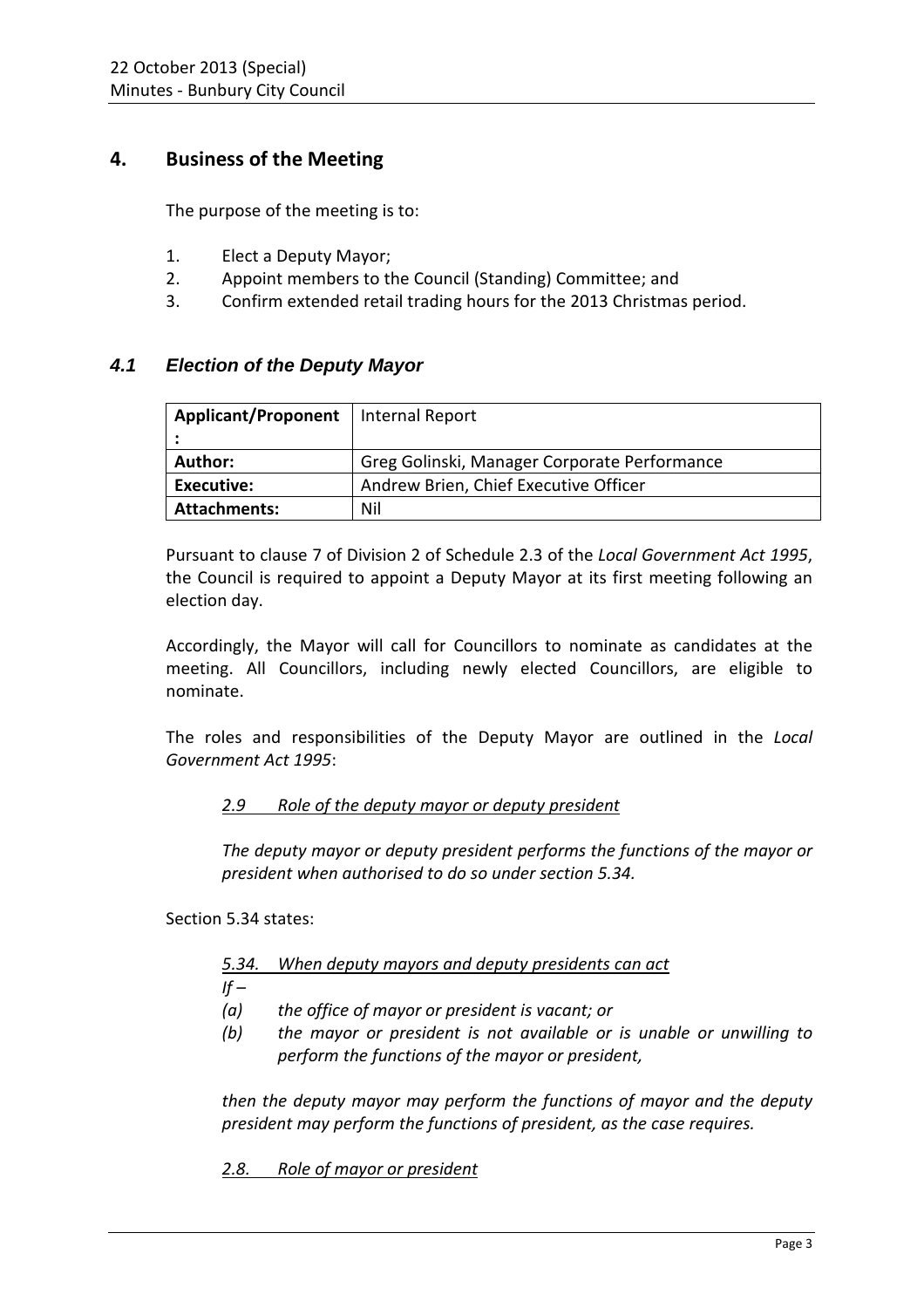- *(1) The mayor or president*
- *(a) presides at meetings in accordance with this Act;*
- *(b) provides leadership and guidance to the community in the district;*
- *(c) carries out civic and ceremonial duties on behalf of the local government;*
- *(d) speaks on behalf of the local government;*

*(e) performs such other functions as are given to the mayor or president by this Act or any other written law; and* 

*(f) liaises with the CEO on the local government's affairs and the performance of its functions.* 

The Deputy Mayor is also entitled to one quarter of the Mayoral allowance in addition to Council sitting fees.

In the event that there is more than one nomination for the position of Deputy Mayor, the Chief Executive Officer will act in the position of Returning Officer to conduct the ballot as required under the *Local Government Act 1995*. The ballot for the position of Deputy Mayor will be conducted pursuant to the provisions of clause 8 of Division 2 of Schedule 2.3 of the *Local Government Act 1995* as outlined below:

#### *8. How deputy mayor or deputy president is elected*

*The council is to elect a councillor (other than the mayor or president) to fill the office.* 

*The election is to be conducted in accordance with the procedure prescribed by the mayor or president, or if he or she is not present, by the CEO.* 

*Nominations for the office are to be given to the person conducting the election in writing before the meeting or during the meeting before the close of nominations.* 

*(3a) Nominations close at the meeting at a time announced by the person conducting the election, which is to be a sufficient time after the announcement by that person that nominations are about to close to allow for any nominations made to be dealt with.* 

*If a councillor is nominated by another councillor the person conducting the election is not to accept the nomination unless the nominee has advised the person conducting the election, orally or in writing, that he or she is willing to be nominated for the office.* 

*The council members are to vote on the matter by secret ballot as if they were electors voting at an election.*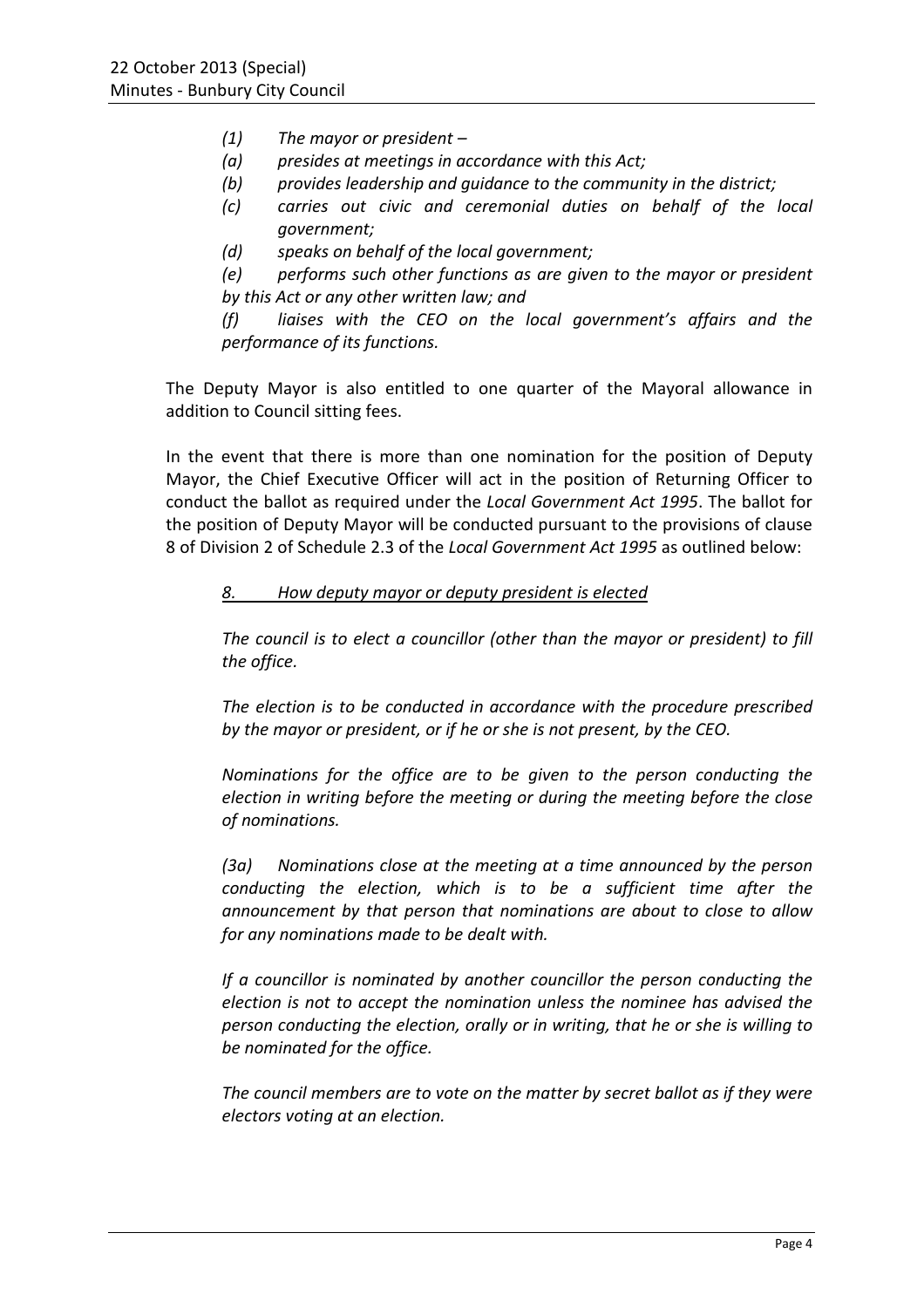*Subject to clause 9(1) the votes cast under subclause (5) are to be counted, and the successful candidate determined, in accordance with Schedule 4.1 as if those votes were votes cast at an election.* 

*As soon as is practicable after the result of the election is known, the person conducting the election is to declare and give notice of the result in accordance with regulations, if any.* 

The ballot for Deputy Mayor will be undertaken using the preferential voting system with the Chief Executive Officer being the Returning Officer.

The winner will be declared elected to the position of Deputy Mayor for a two-year term and will be required to read (and sign) a form titled "*Declaration for the Office of Deputy Mayor*".

#### **Outcome – Special Council Meeting 22 October 2013**

The Mayor called for nominations for the position of Deputy Mayor.

- 1. Cr Cook nominated himself
- 2. Cr McNeill nominated Cr Morris (accepted)
- 3. Cr Jones nominated Cr Steele (accepted)
- 4. Cr Steck nominated herself
- 5. Cr Hayward nominated Cr Kelly (accepted)

The voting was done by ballot paper with the winner being the candidate with the most votes. Each Councillor was given time to speak to the remaining Councillors as to why they would make a good Deputy Mayor.

The results of the count is as follows: 1<sup>st</sup> Cr Brendan Kelly with 5 votes Equal 2<sup>nd</sup> Cr's Morris and Steele with 3 votes each Equal 3<sup>rd</sup> Cr's Cook and Steck with 1 vote each.

#### *Therefore Cr Brendan Kelly was declared the new Deputy Mayor for the 2013-2015 term.*

The Mayor presided over the swearing-in of Cr Kelly as Deputy Mayor.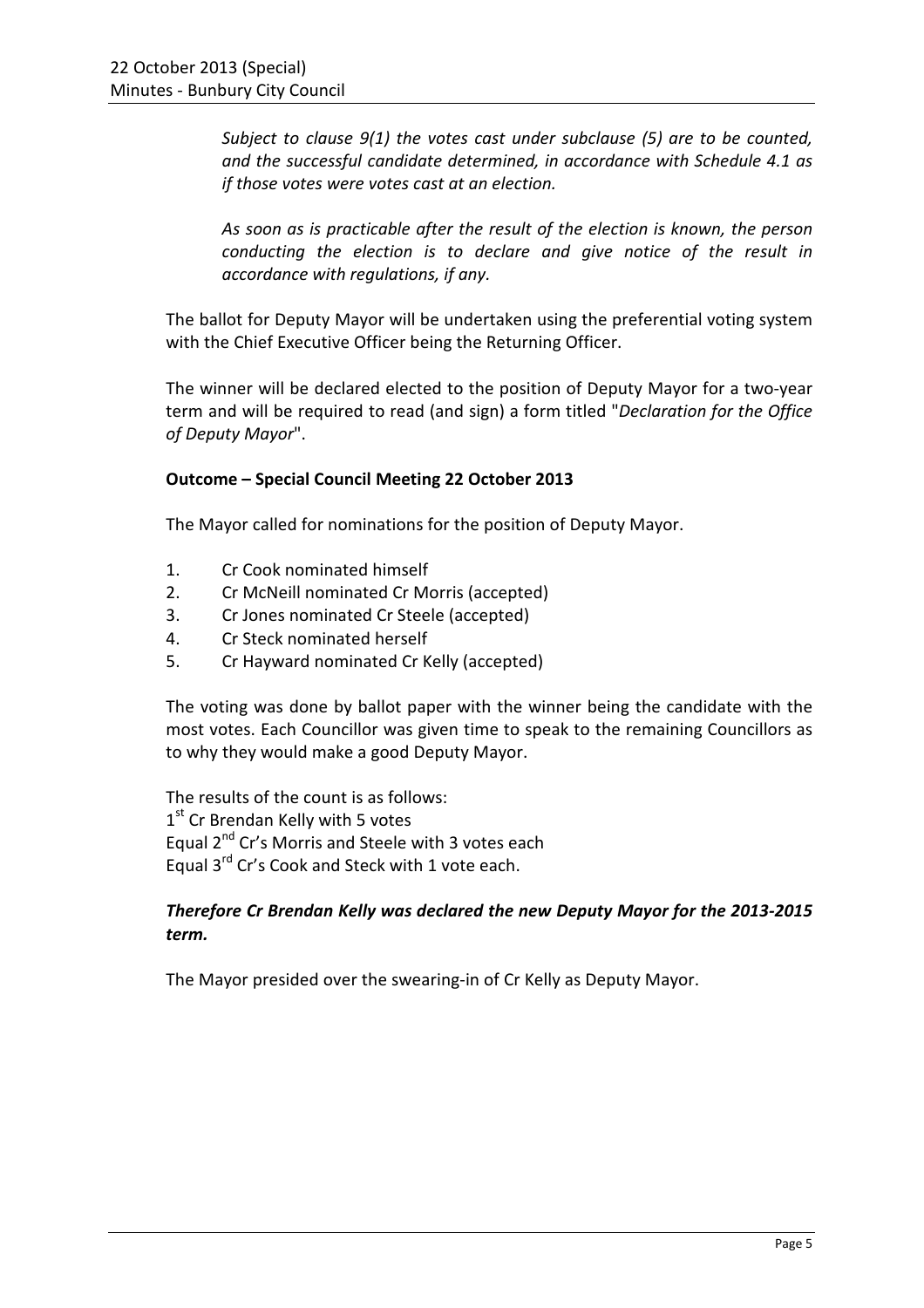### **4.2 Reappoint Council (Standing) Committee and Appoint Committee Members**

| File Ref:                  | A00106                                       |  |
|----------------------------|----------------------------------------------|--|
| <b>Applicant/Proponent</b> | <b>Internal Report</b>                       |  |
|                            |                                              |  |
| Author:                    | Greg Golinski, Manager Corporate Performance |  |
| <b>Executive:</b>          | Andrew Brien, Chief Executive Officer        |  |
| <b>Attachments:</b>        | Nil                                          |  |

Under the existing meeting framework, the Mayor and Councillors meet as a 'Committee' on the Tuesday evening during the week preceding a Council Meeting. The meetings start at 6.00pm. A meal is provided at 5.15pm on a meeting night.

A copy of the previously adopted Schedule of Council and Council (Standing) Committee Meetings for the remainder of 2013 has previously been distributed to all Councillors.

It should be noted that Council will be given the opportunity to review the existing meeting frameworks prior to the end of 2013. As part of that process, a schedule of meeting dates for 2014 will need to be adopted and publicly advertised under the provisions of the *Local Government Act 1995.* 

Members of the Council (Standing) Committee discuss reports submitted by officers and make recommendations to the meeting of the Council the following week.

Under current arrangements, all Councillors are members of the Council (Standing) Committee, whose terms of reference is as follows:

- "1. *To review reports and recommendations that are to be submitted to a meeting of the Council and (where appropriate) make alternative recommendations to those recommendations listed in the reports.*
- *2. To request additional information necessary to assist the members of Council in making a decisions.*
- *3. To make reference to appropriate legislation, Council's policies, local laws and the Strategic Plan when making Committee Recommendations to Council."*

Pursuant to Section 5.12 of the *Local Government Act 1995*, the members of the Council (Standing) Committee will need to elect a Presiding Member and Deputy Presiding Member as the first item of business at the committee's first meeting.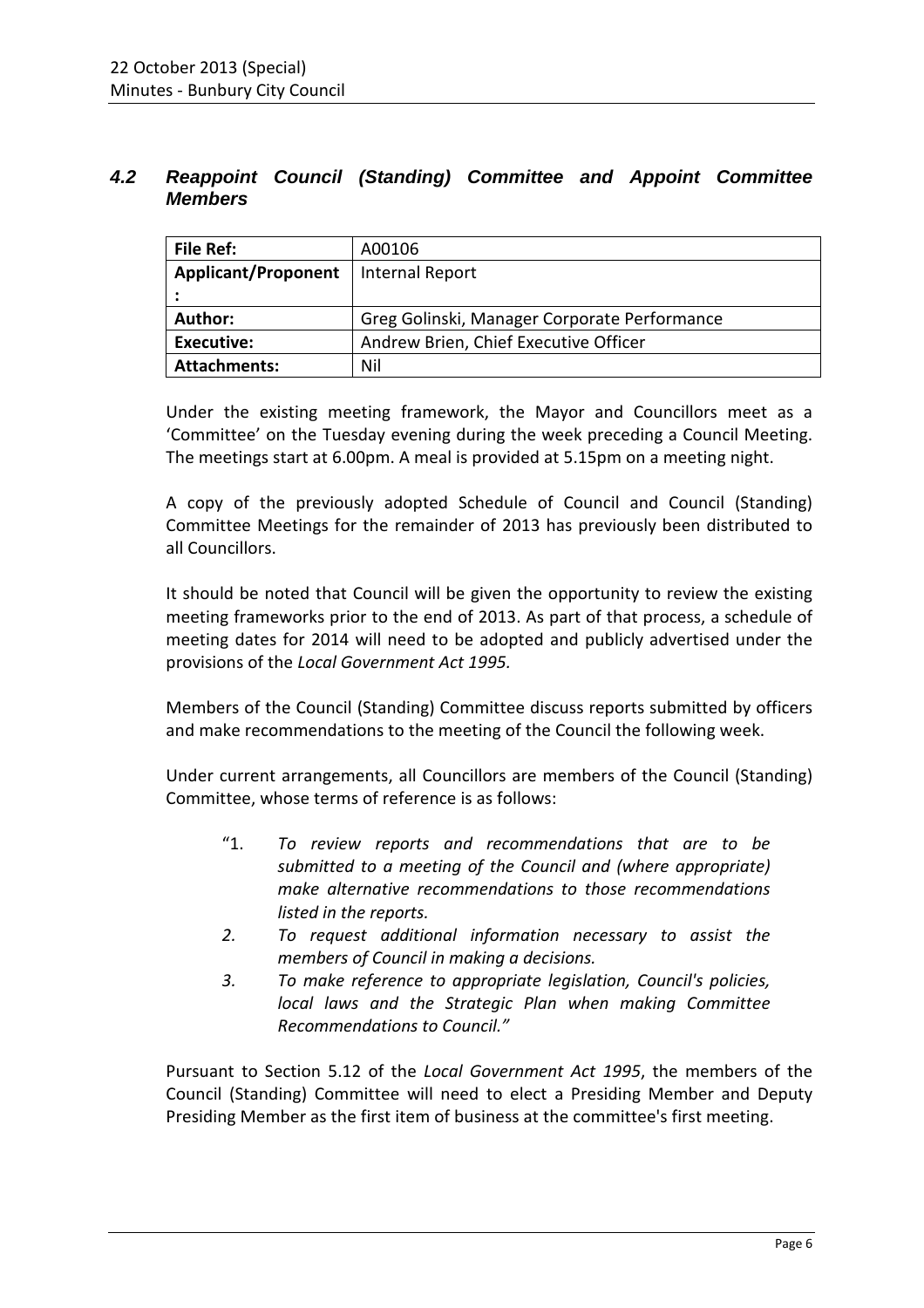#### **Executive Recommendation**

That Council, pursuant to subdivision 2 of Division 2 of Part 5 of the *Local Government Act 1995*:

- 1. Appoints a Council (Standing) Committee with the following terms of reference:
	- *"1. To review reports and recommendations that are to be submitted to a meeting of the Council and (where appropriate) make alternative recommendations to those recommendations listed in the reports.*
	- *2. To request additional information necessary to assist the members of Council in making a decisions.*
	- *3. To make reference to appropriate legislation, Council's policies, local laws and the Strategic Plan when making Committee Recommendations to Council."*
- 2. Appoints the Mayor and all Elected Members of the Bunbury City Council as the only members of the Council (Standing) Committee.

\*Note: Absolute Majority vote is required

#### **Outcome – Special Council Meeting 22 October 2013**

The Executive recommendation (as printed) was moved Cr Steck, seconded Deputy Mayor Cr Kelly.

The Mayor put the motion to the vote and was adopted to become the Council's decision on the matter.

#### **Council Decision 299/13**

*That Council, pursuant to subdivision 2 of Division 2 of Part 5 of the Local Government Act 1995:* 

- *1. Appoints a Council (Standing) Committee with the following terms of reference:* 
	- *"1. To review reports and recommendations that are to be submitted to a meeting of the Council and (where appropriate) make alternative recommendations to those recommendations listed in the reports.*
	- *2. To request additional information necessary to assist the members of Council in making a decisions.*
	- *3. To make reference to appropriate legislation, Council's policies, local laws and the Strategic Plan when making Committee Recommendations to Council."*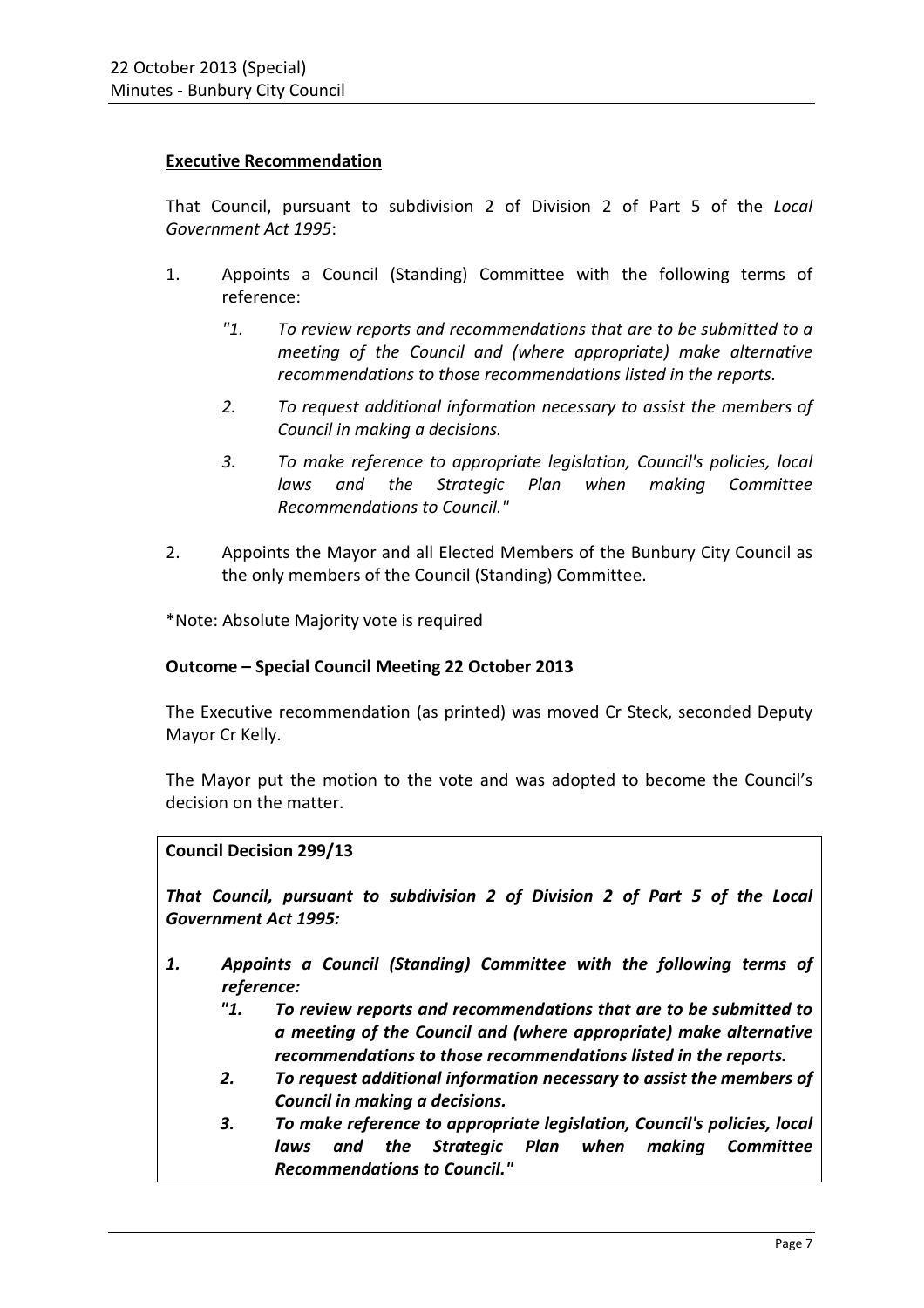### *2. Appoints the Mayor and all Elected Members of the Bunbury City Council as the only members of the Council (Standing) Committee.*

CARRIED 13 votes "for" / nil votes "against" \*Absolute Majority vote attained\*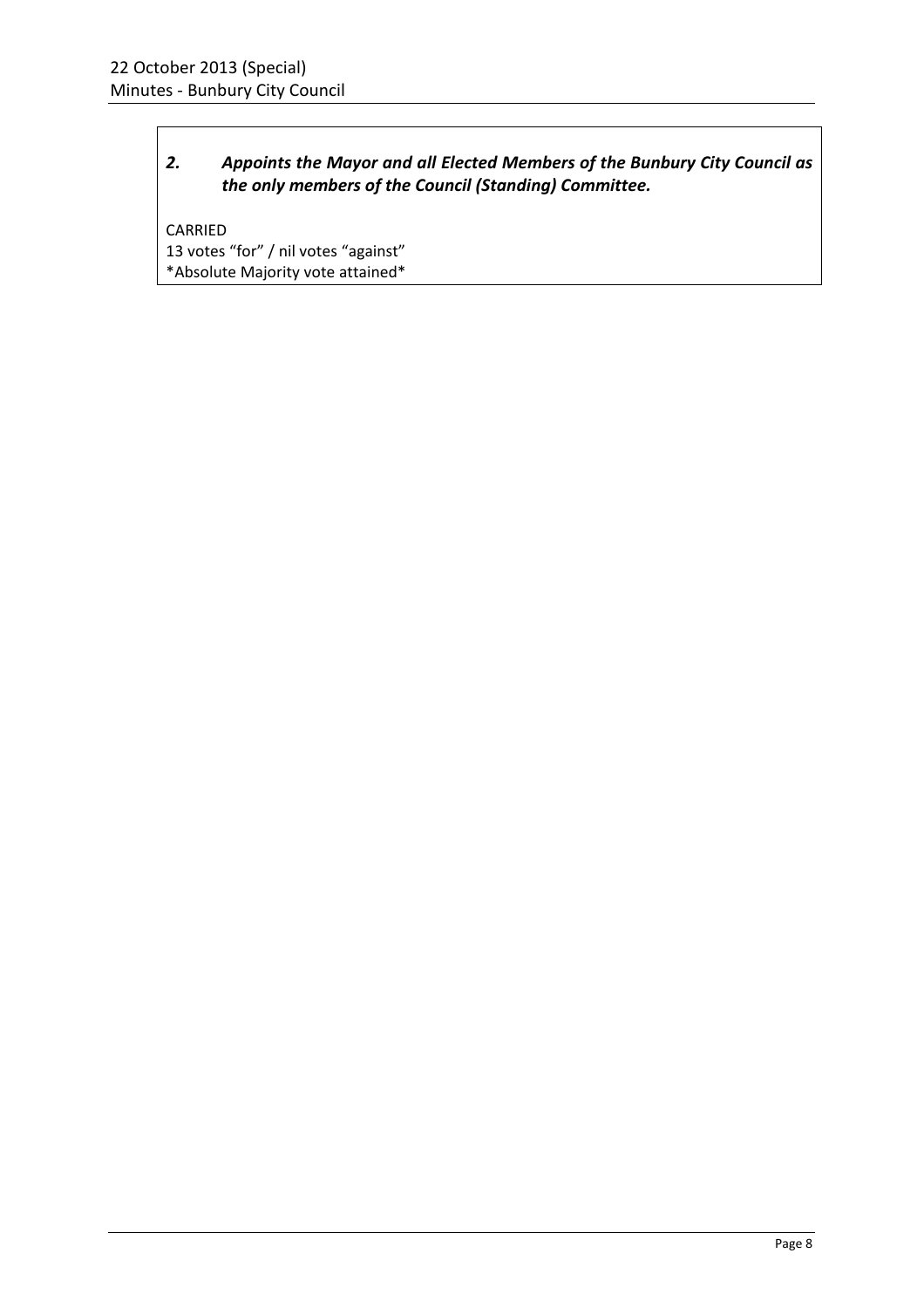## **4.3 Christmas Extended Trading Hours 2013**

| File Ref:                              |                                              |
|----------------------------------------|----------------------------------------------|
| Applicant/Proponent:   Internal Report |                                              |
| <b>Author:</b>                         | Greg Golinski, Manager Corporate Performance |
| <b>Executive:</b>                      | Andrew Brien, Chief Executive Officer        |
| <b>Attachments:</b>                    | Nil                                          |

#### **Summary**

Since the deregulation of Sunday and public holiday retail trading hours in the Perth metropolitan area, there is no longer a package of extended Christmas Trading hours offered to non-metropolitan Local Government Authorities to consider implementing or adopting within their municipalities.

Local Governments that require amended trading hours need to consider their specific requirements, and if they are to vary from the general hours of trade, approval needs to be sought from the Department of Commerce.

#### **Executive Recommendation**

That Council seek approval from the Department of Commerce for the following extended trading hours for Bunbury over the 2013 Christmas period:

| Day/Date                    | Time              |
|-----------------------------|-------------------|
| Monday, 16 December 2013    | $8:00am - 9:00pm$ |
| Tuesday, 17 December 2013   | $8:00am - 9:00pm$ |
| Wednesday, 18 December 2013 | $8:00am - 9:00pm$ |
| Friday, 20 December 2013    | $8:00am - 9:00pm$ |
| Saturday, 21 December 2013  | $8:00am - 6:00pm$ |
| Monday, 23 December 2013    | $8.00am - 9.00pm$ |
| Wednesday, 25 December 2013 | <b>CLOSED</b>     |
| Friday, 27 December 2013    | $8:00am - 9:00pm$ |
| Saturday, 28 December 2013  | $8:00am - 6:00pm$ |

#### **Background**

It is proposed that Council adopt extended Christmas trading hours similar to those adopted in recent years for Bunbury. Those hours vary only in relation to extra late night trade on critical days, as the City of Bunbury already operates a seven (7) day trading regime (Exemption Order) which was published in the Government Gazette on 21 November 2008 and came into effect on 4 January 2009.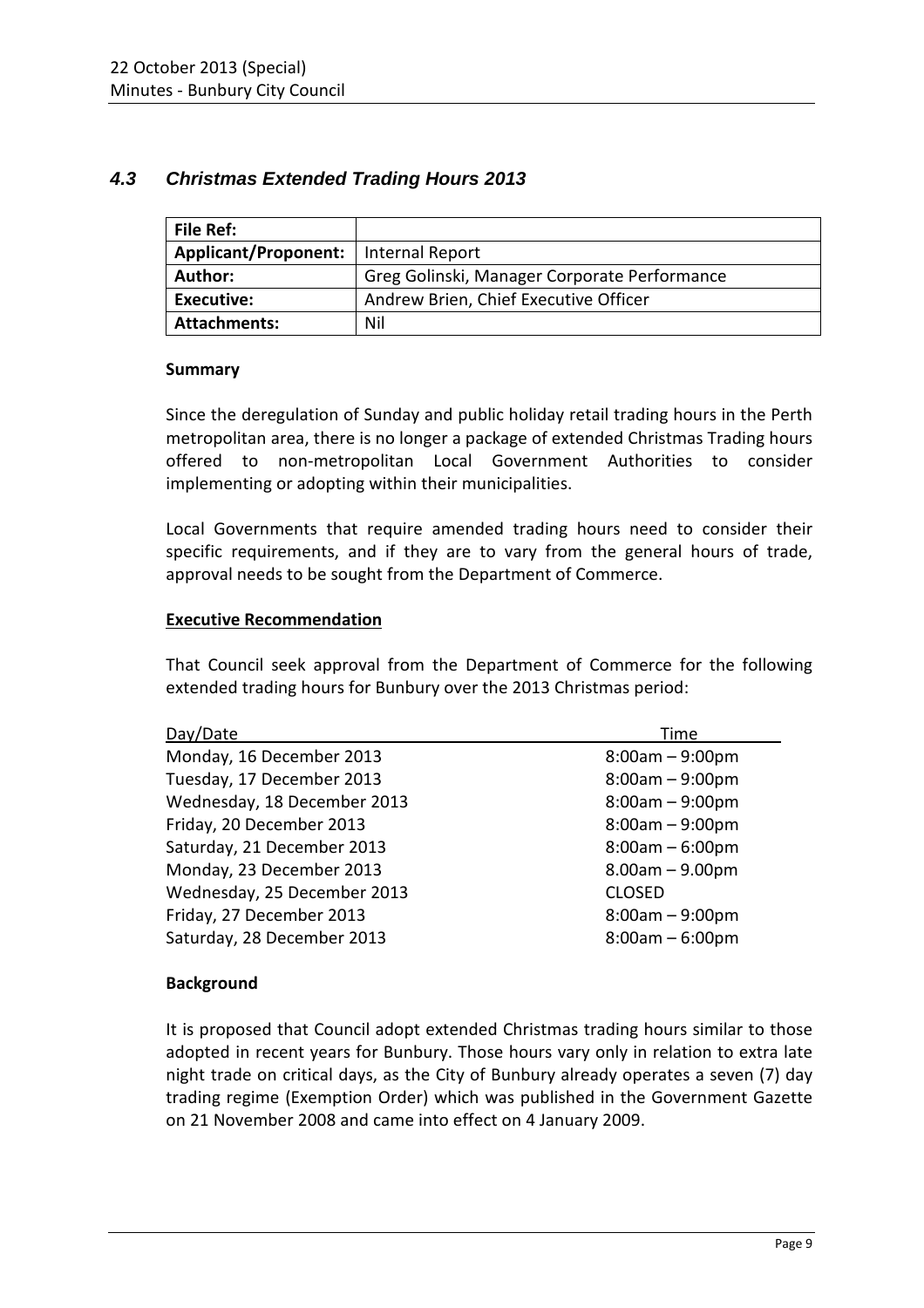This exemption order restricts trade in Bunbury on Sundays and Public Holidays (other than Good Friday, Easter Sunday, ANZAC day and Christmas day) to between the hours of 10.00am and 4.00pm. Any other public holidays are able to be traded upon between the hours of 10.00am and 4.00pm.

#### **Legislative Compliance**

*Retail Trading Hours Act 1987* applies.

#### **Officer Comments**

In previous years, Council has typically applied for a schedule of extended retail trading hours that commence around mid-December. In keeping with this trend, the following schedule of trading hours has been proposed for Christmas 2013 for the City of Bunbury:

Monday, 16 December 2013 8:00am – 9:00pm Tuesday, 17 December 2013 8:00am – 9:00pm Wednesday, 18 December 2013 8:00am – 9:00pm Friday, 20 December 2013 8:00am – 9:00pm Saturday, 21 December 2013 8:00am – 6:00pm Monday, 23 December 2013 8.00am – 9.00pm Wednesday, 25 December 2013 CLOSED Friday, 27 December 2013 8:00am – 9:00pm Saturday, 28 December 2013 8:00am – 6:00pm

Thursday, 19 December 2013 8:00am – 9:00pm (normal hours) Sunday, 22 December 2013 10:00am – 4:00pm (normal hours) Tuesday, 24 December 2013 8.00am – 6.00pm (normal hours) Thursday, 26 December 2013 10:00am – 4:00pm (normal hours) Sunday, 29 December 2013 10:00am – 4:00pm (normal hours) Monday, 30 December 2013 8.00am – 6.00pm (normal hours) Tuesday, 31 December 2013 8.00am – 6.00pm (normal hours)

It must be remembered, that in seeking and receiving approval for extended trading over this period, it is not compulsory for local business to open. Seeking and receiving approval only certifies that they are entitled to open if they so wish during those approved hours on those specific days.

The above hours were forwarded to the Bunbury Chamber of Commerce and Industry (BCCI) for comment on 4 October 2013. The BCCI has subsequently advised in writing that it supports the proposed extended hours for the 2013 Christmas period. By supporting the Executive Recommendation, Council will be advocating that the Department of Commerce ratify the proposed hours as endorsed by the BCCI.